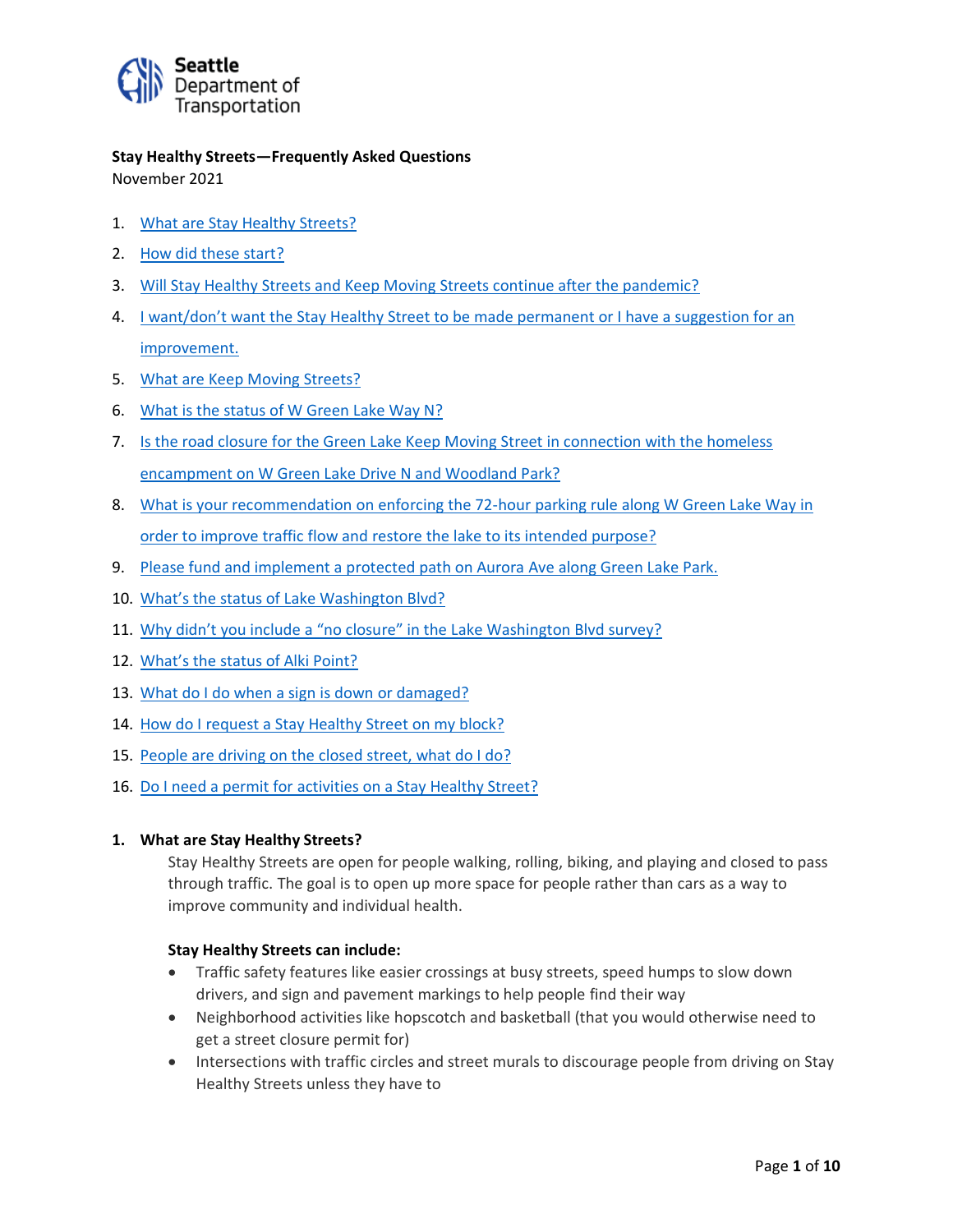#### **What does this mean for drivers?**

- People driving who need to get to homes and destinations along Stay Healthy Streets are still able to drive on these streets (including deliveries and emergency vehicles). Drivers should use extra caution and yield to people.
- People enjoying the street should be mindful of drivers trying to get to homes and destinations as well

This is a challenging and unprecedented time for everyone. Some people have expressed joy at having the street available for walking, running, and biking and others have shared how inconvenient it has been. We appreciate the extra time people are giving themselves to travel safely, to respect the closure and residents impacted by changing travel patterns, as well as using face masks when staying 6-feet apart is not possible. We're in this together and learning as we go. Your health and well-being are important. Thank you for working with us.

## **2. How did these start?**

In response to the COVID-19 pandemic, in spring and summer of 2020 we upgraded over 25 miles of **[Neighborhood Greenways](http://www.seattle.gov/transportation/projects-and-programs/programs/greenways-program)** to Stay Healthy Streets by closing them to pass through traffic and opening them to people walking, rolling, and biking.

Neighborhood Greenways are neighborhood streets identified through past public engagement with enhanced safety features like speed humps, stop signs, and crossing improvements at major streets. Like any residential street, pass through traffic is discouraged, but local access, deliveries, waste pickup, and emergency vehicles are allowed.

We selected streets by working from the 45-mile Neighborhood Greenway network and avoiding impacts to businesses, fire response routes, transit operations and layover, and COVID-19 response efforts like healthcare provider parking.

Neighborhood selection considered the Race and Social Equity Index, where existing neighborhood greenways served areas of dense housing or limited public open space, geographic coverage so that people could have opportunities to get outdoors without leaving their neighborhoods, and access to essential services and open businesses.

#### **3. Will Stay Healthy Streets and Keep Moving Streets continue after the pandemic?**

We're thinking long term. We're planning to make 20 miles of Stay Healthy Streets permanent and we want to hear from you on where they should be and what they should look like.

They can be used for gardening, games and sports, potlucks, and other celebrations. Because the street is already closed to pass through traffic, you don't need permits to close the street for these activities, you just need to notify neighbors on your block and be able to move if someone needs to get to their home or get a delivery.

Tell us what you think about making them permanent. Take our online survey, available in 10 languages:

1.English **<https://www.surveymonkey.com/r/8F9GMKV>**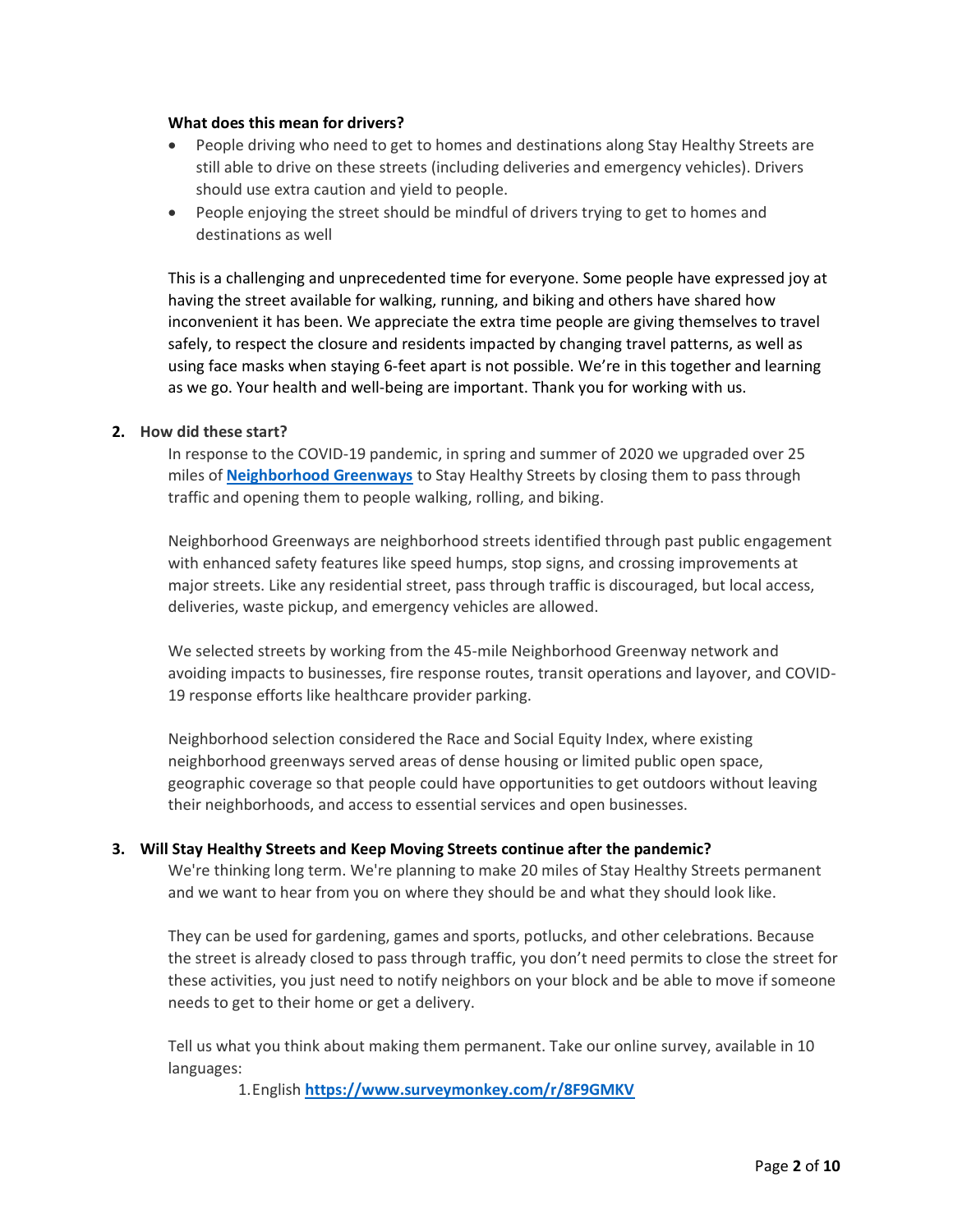2.Spanish **<https://es.surveymonkey.com/r/Y95PG7S>**

- 3.Tigrinya **<https://www.surveymonkey.com/r/YDNMKPW>**
- 4.Amharic **<https://www.surveymonkey.com/r/5YQF66S>**
- 5.Vietnamese **<https://www.surveymonkey.com/r/YQ2MM3D>**
- 6.Somali **<https://www.surveymonkey.com/r/YJHNCDQ>**
- 7.Korean **<https://ko.surveymonkey.com/r/YQTXJGR>**
- 8.Chinese Simplified **<https://www.surveymonkey.com/r/BT6GF53>**
- 9.Chinese Traditional **<https://zh.surveymonkey.com/r/YQP32G6>**
- 10. Tagalog **<https://www.surveymonkey.com/r/YJYHTXR>**

Or leave a message, request a listening session, or take our survey by calling: (206) 727-3565 and press:

- 1 for Spanish 2 for Cantonese 3 for Mandarin 4 for Vietnamese 5 for Somali 6 for Amharic 7 for Tigrinya 8 for Korean 9 for Tagalog
- **4. I want/don't want the Stay Healthy Street to be made permanent or I have a suggestion for an improvement.**

Take our online survey, available in 10 languages:

- 1.English **<https://www.surveymonkey.com/r/8F9GMKV>**
- 2.Spanish **<https://es.surveymonkey.com/r/Y95PG7S>**
- 3.Tigrinya **<https://www.surveymonkey.com/r/YDNMKPW>**
- 4.Amharic **<https://www.surveymonkey.com/r/5YQF66S>**
- 5.Vietnamese **<https://www.surveymonkey.com/r/YQ2MM3D>**
- 6.Somali **<https://www.surveymonkey.com/r/YJHNCDQ>**
- 7.Korean **<https://ko.surveymonkey.com/r/YQTXJGR>**
- 8.Chinese Simplified **<https://www.surveymonkey.com/r/BT6GF53>**
- 9.Chinese Traditional **<https://zh.surveymonkey.com/r/YQP32G6>**
- 10. Tagalog **<https://www.surveymonkey.com/r/YJYHTXR>**

Or leave a message, request a listening session, or take our survey by calling: (206) 727-3565 and press:

1 for Spanish 2 for Cantonese 3 for Mandarin 4 for Vietnamese 5 for Somali 6 for Amharic 7 for Tigrinya 8 for Korean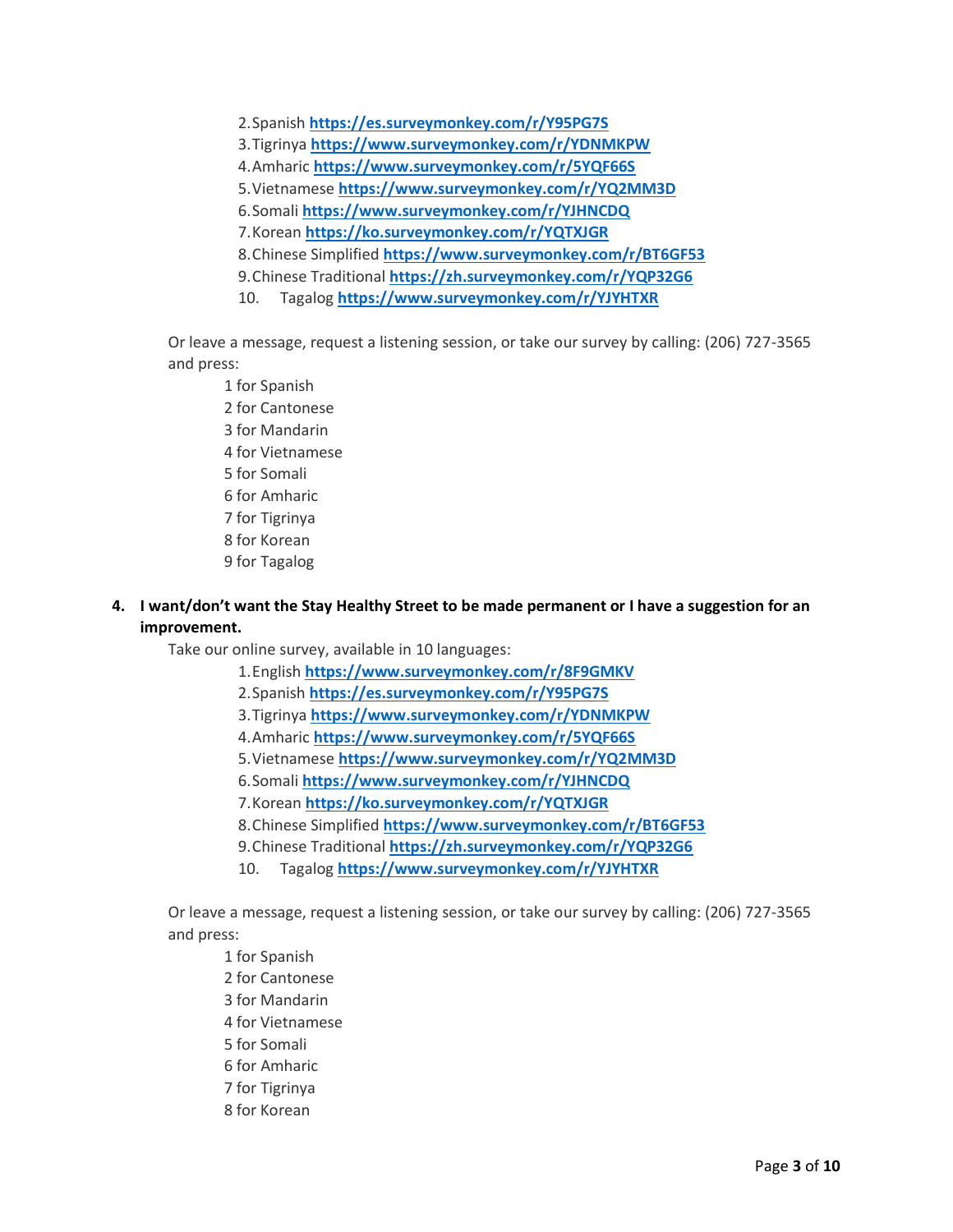9 for Tagalog

# **5. What are Keep Moving Streets?**

During the summer and fall of 2020, we partnered with Seattle Parks and Recreation to create more space for people to exercise and keep 6 feet apart. While parking lots were closed, and people were discouraged from congregating, we opened streets adjacent to 4 destination parks to create more space for people to get outside.

We're now working to build on success and lessons learned from last year's Keep Moving Streets.

See below on the plans for continuing Keep Moving Streets (streets adjacent to major parks that are closed to vehicles and open to walking and biking) to help people travel and play in a healthy way.

| <b>GREEN LAKE</b>                     | The new 2-way path for people walking and biking on W Green Lake Way N is<br>complete and the street has reopened to people driving. All parking lots are<br>accessible.                                                                                                                                                                                       |
|---------------------------------------|----------------------------------------------------------------------------------------------------------------------------------------------------------------------------------------------------------------------------------------------------------------------------------------------------------------------------------------------------------------|
|                                       | Leveraging investments made through the Green Lake and Wallingford Paving<br>& Multimodal Project, the street is now more accessible for people of all ages<br>and abilities to comfortably walk, roll, and bike. If you're driving, please be<br>aware the speed limit is now 20 MPH to make it easier for people to walk<br>between the two parks.           |
| <b>LAKE WASHINGTON</b><br><b>BLVD</b> | 4th of July weekend through the weekend of October 2, 3 miles of Lake<br>Washington Blvd (from Mt Baker Park to Seward Park) were open to people<br>walking, rolling, and biking on weekends* and holidays.                                                                                                                                                    |
|                                       | Over the Seattle Public Schools Thanksgiving 2021 school break, we're closing<br>3 miles of Lake Washington Blvd to pass through traffic and opening it to<br>people walking, rolling, and biking. The 3-mile closure will extend from Mt<br>Baker Park to Seward Park along Lake Washington Blvd.                                                             |
|                                       | Based on community feedback, the barricades will be installed after 7 PM on<br>Wednesday, November 24 and removed by 7 AM on Monday, November 29<br>to work around people driving on Lake Washington Blvd during peak<br>commute times. Check out our listserv email for more info on the school<br>break closure, an outreach update, and latest data report. |
| <b>ALKI POINT</b>                     | In spring 2020, we opened a Keep Moving Street on Beach Drive SW and<br>temporarily closed the street to pass thru-traffic. Local access is still allowed                                                                                                                                                                                                      |
|                                       | for people driving to a residence or destination within the closure.<br>Since the Alki Point Keep Moving Street opened, we've heard from many<br>people that they would like to see it stay in some form to keep providing                                                                                                                                     |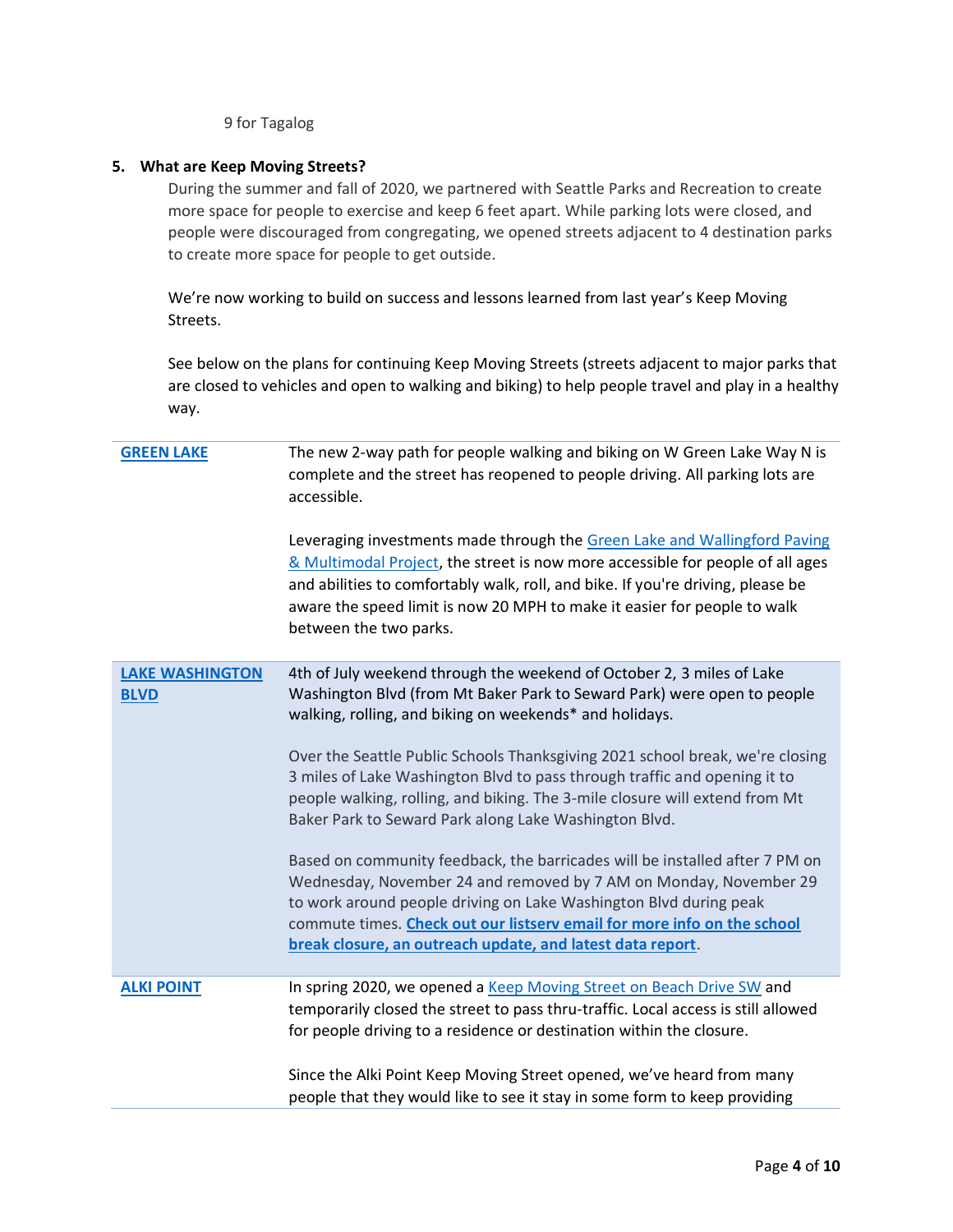|                       | space for people to walk, bike, roll, and play. Our counts also show the Alki<br>Keep Moving Street has the highest observed usage per mile among any Keep<br>Moving Street or Stay Healthy Street.                                                                                                                |
|-----------------------|--------------------------------------------------------------------------------------------------------------------------------------------------------------------------------------------------------------------------------------------------------------------------------------------------------------------|
|                       | Please take a few minutes to fill out our survey. We currently have funding for<br>outreach and early design on this project and we're working to secure funding<br>for construction.                                                                                                                              |
|                       | In the meantime, Alki Point will remain a Keep Moving Street in its current<br>form until spring 2022 or until we secure funding for permanent changes on<br>the street.                                                                                                                                           |
|                       | Visit the project webpage to learn more and join our project email list to stay<br>informed of upcoming community engagement.                                                                                                                                                                                      |
| <b>GOLDEN GARDENS</b> | There are currently no plans to close either the parking lots at Golden<br>Gardens or Golden Gardens Drive. Seattle Parks and Recreation (SPR) would<br>only consider closing parking lot(s) as a last resort and SPR's decision would<br>inform whether SDOT decides to close Golden Gardens Drive.               |
|                       | Both SPR and SDOT are actively considering alternative steps to avoid parking<br>lot and road closures at this location including taking measures to reduce<br>illegal parking and improving pedestrian safety. This may include new signs<br>along the street and in parking lots or additional staffing on site. |

**6. What is the status of W Green Lake Way N?** 



*Photo credit: Dongho Chang*

The Green Lake Keep Moving Street helped us get through a global pandemic by creating more space for people to walk, roll, and bike. It also provided an opportunity to reimagine how W Green Lake Way N could support human powered transportation and reknit a divide between Woodland and Green Lake Parks.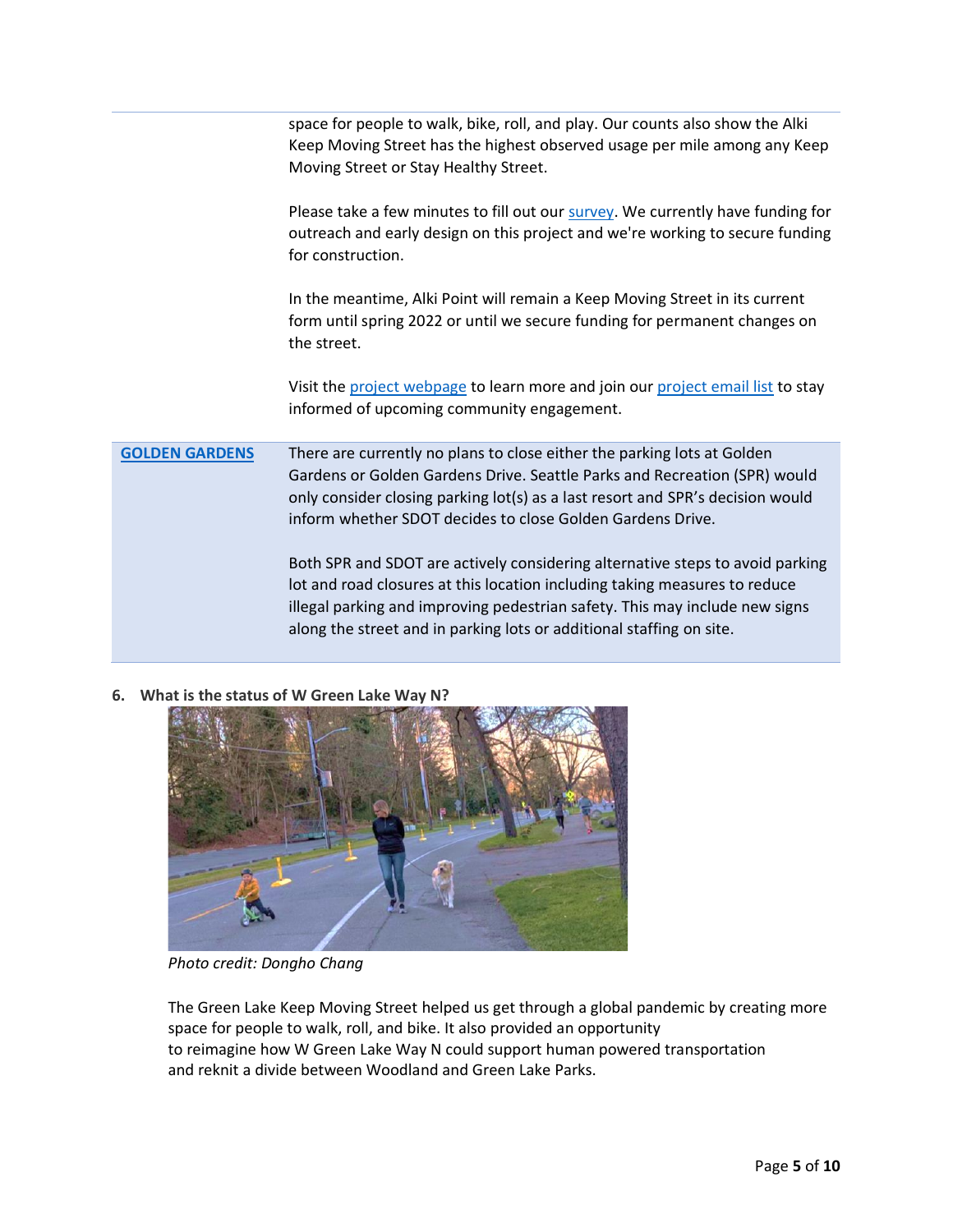Based on community feedback, Vision Zero safety goals, and desire to provide more travel options, we're happy to share that the new 2-way path for people walking and biking on W Green Lake Way N is complete and the street has reopened to people driving. All parking lots are accessible.

Leveraging investments made through th[e Green Lake and Wallingford Paving & Multimodal](https://www.seattle.gov/transportation/projects-and-programs/programs/maintenance-and-paving/current-paving-projects/green-lake-area-paving-and-safety-projects)  [Project,](https://www.seattle.gov/transportation/projects-and-programs/programs/maintenance-and-paving/current-paving-projects/green-lake-area-paving-and-safety-projects) the street is now more accessible for people of all ages and abilities to comfortably walk, roll, and bike. If you're driving please be aware the speed limit is now 20 MPH to make it easier for people to walk between the two parks.

## **Creating a more seamless connection between two major parks**

Beyond returning traffic lanes to W Green Lake Way N, we'd like to discuss creative solutions for making the street less of a divider between Woodland and Green Lake parks. We have a rare opportunity to build on the Keep Moving Street and reimagine how W Green Lake Way N can serve multiple functions.

We'll seek community input on how to improve connections between the parks by keeping speeds calm and including possible solutions like more crosswalks, additional walking improvements, decreasing the speed limit to 20 MPH, and temporary changes in street operations to encourage community use and celebrations.

## **Studying a full outer Green Lake biking and walking loop**

As we work on the final design for this near-term change, we'll begin talking to neighbors about how we might expand a walking and biking path connecting around the lake, building off the recently completed [Green Lake and Wallingford Multimodal Paving Project.](https://www.seattle.gov/transportation/projects-and-programs/programs/maintenance-and-paving/current-paving-projects/green-lake-area-paving-and-safety-projects) We've heard a lot from the community who are interested in creating a full outer loop for people to walk and bike around the lake, including repurposing the eastern-most lane of Aurora Ave N adjacent to the lake. We will be gathering feedback and sharing concepts with WSDOT, our partners in the corridor. Simultaneously, we'll support Seattle Parks & Recreation in gathering feedback on reopening the inner loop of Green Lake Park to biking and other wheeled uses.

To stay informed and engage with us, join our [project email list](https://sdotforms.envirolytical.com/projects/stay-healthy-streets) (check the box for Green Lake Keep Moving Street) and share this information widely with your neighbors.

# **7. Is the road closure for the Green Lake Keep Moving Street in connection with the homeless encampment on W Green Lake Drive N and Woodland Park?**

No. Keep Moving Streets were opened in coordination with the Seattle Department of Parks and Recreation as part of the City of Seattle's COVID-19 response to support social distancing. They are located adjacent to parks and popular outdoor destinations, like Constellation Park on Alki Point, and along Lake Washington Blvd.

Keep Moving Streets are open for people walking, rolling, biking, and playing and closed to pass through traffic. The goal is to open up more space for people to be active and healthy and keep six feet apart. It also provided extra space for people biking when they were restricted from using the inner loop around Green Lake.

#### **8. What is your recommendation on enforcing the 72-hour parking rule along W Green Lake Way?**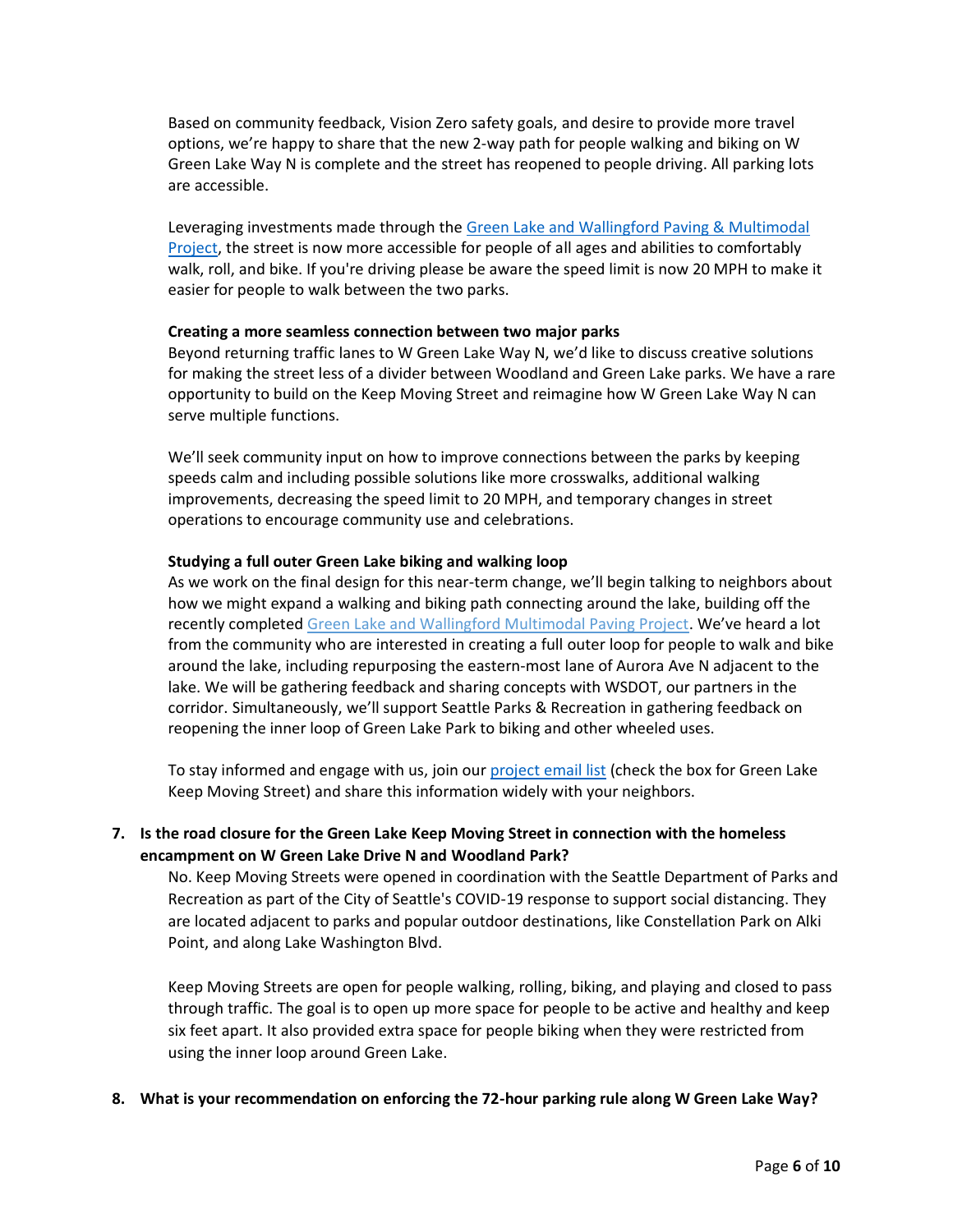The City's Traffic Code does not allow a vehicle to be parked on a Seattle street for longer than 72 hours. In accordance with public health recommendations, the City of Seattle temporarily suspended enforcement of the 72-hour on-street parking ordinance in spring 2020. On June 30, 2021, Washington State fully re-opened, and all industry sectors previously covered by the Roadmap to Recovery Phased Reopening returned to usual capacity and operations.

The City of Seattle is currently reviewing 72-hour enforcement procedures in light of the new state guidance and citywide re-opening efforts. We have heard from many people that enforcement of the 72-hour rule is important to restore mobility and efficient access to the curb side for neighbors, businesses, and all travelers. During this time, parking enforcement officers have continued to enforce vehicles blocking fire hydrants, transit lanes; and street-use permits for accessible curb space, including construction, maintenance, and moving into and out of buildings. More info can be found [here.](http://www.seattle.gov/transportation/permits-and-services/permits)

## **9. Please fund and implement a protected path on Aurora Ave along Green Lake Park.**

As we work on the final design for this near-term change, we'll begin talking to neighbors about how we might expand a walking and biking path connecting around the lake, building off the recently completed [Green Lake and Wallingford Multimodal Paving Project](https://www.seattle.gov/transportation/projects-and-programs/programs/maintenance-and-paving/current-paving-projects/green-lake-area-paving-and-safety-projects). We'll partner with WSDOT (Washington State Department of Transportation) to study and seek community input on how to create a full outer loop for people to walk and bike around the lake, including repurposing the eastern-most lane of Aurora Ave N adjacent to the lake. Simultaneously, we'll support Seattle Parks & Recreation in gathering feedback on reopening the inner loop of Green Lake Park to biking and other wheeled uses.

## **10. What's the status of Lake Washington Blvd?**



*Photo credit: SDOT Flickr*

4th of July weekend through the weekend of October 2, 3 miles of Lake Washington Blvd (from Mt Baker Park to Seward Park) were open to people walking, rolling, and biking on weekends\* and holidays.

Over the Seattle Public Schools Thanksgiving 2021 school break, we're closing 3 miles of Lake Washington Blvd to pass through traffic and opening it to people walking, rolling, and biking. The 3-mile closure will extend from Mt Baker Park to Seward Park along Lake Washington Blvd.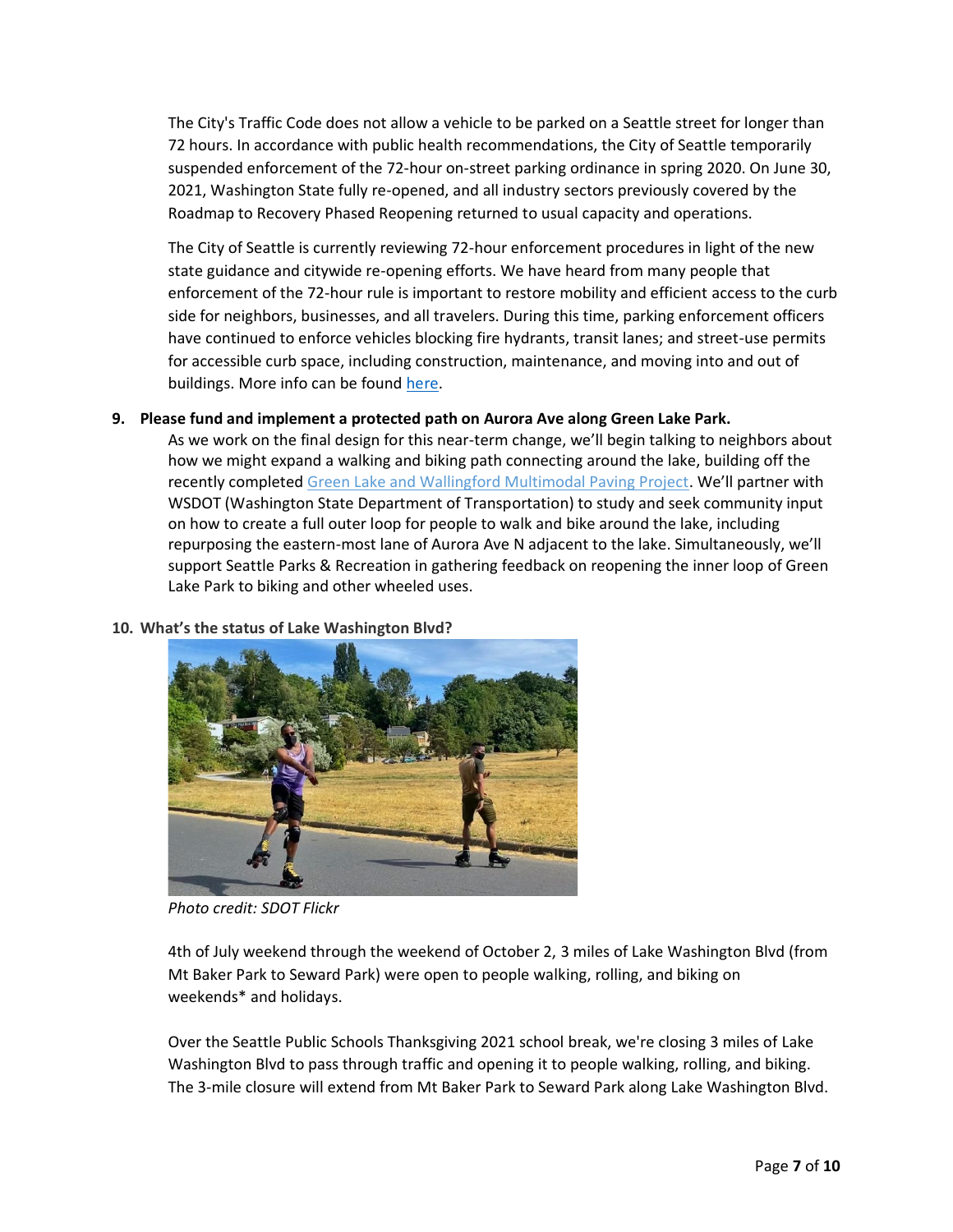Based on community feedback, the barricades will be installed after 7 PM on Wednesday, November 24 and removed by 7 AM on Monday, November 29 to work around people driving on Lake Washington Blvd during peak commute times. **[Check out our listserv email for more](https://us1.campaign-archive.com/?u=eee22a93dbc7d580ff4be885d&id=4f6eba073b)  [info on the school break closure, an outreach update, and latest data report](https://us1.campaign-archive.com/?u=eee22a93dbc7d580ff4be885d&id=4f6eba073b)**. Visit our [webpage](https://www.seattle.gov/transportation/projects-and-programs/programs/stay-healthy-streets/lake-washington-blvd-keep-moving-street) for more info on the project.

# **11. Why didn't you include a "no closure" in the Lake Washington Blvd survey?**

We're hearing both that this program creates a much-needed space in Southeast Seattle that invites people to walk and bike and enjoy the lake without fear of cars and that the changes increase activity outside people's homes, can make people feel pushed away from accessing parks along Lake Washington Blvd, and removes the serenity for people driving along the lake or unable to walk or bike long distances.

Listening to feedback, we're working closely with Seattle Parks and Recreation to maintain access to destination parks as much as possible. We're also collecting data about traffic diversion to learn where we need to make modifications.

**A "weekends only option" was included in the survey which most closely reflects the prepandemic status quo of the street.** Closing the street from Mt Baker Park to Seward Park (except for local access) on weekends is the same model as [Bicycle Sundays](https://parkways.seattle.gov/tag/bicycle-sundays/) which have been an institution on Lake Washington Blvd for decades. The "weekends" option is an extended version of Bicycle Sundays because it would be both Saturday and Sunday. We opted not to call it Bicycle Weekends as we didn't want to introduce another program name into the process at this time to reduce confusion.

If you're interested, these data and summaries are linked on our [webpage:](https://www.seattle.gov/transportation/projects-and-programs/programs/stay-healthy-streets/lake-washington-blvd-keep-moving-street)

- [Lake Washington Pilot Summary](https://www.seattle.gov/Documents/Departments/SDOT/ProjectsAndPrograms/Stay%20Healthy%20Streets/200720_LWB_Pilot_Summary.pdf) (2020)
- [Lake Washington Pilot Public Comments](https://www.seattle.gov/Documents/Departments/SDOT/ProjectsAndPrograms/Stay%20Healthy%20Streets/SHS_LWB_Pilot_Input.pdf) (2020)
- [Lake Washington Blvd Public Comments from Aug 30 -](https://www.seattle.gov/Documents/Departments/SDOT/ProjectsAndPrograms/Stay%20Healthy%20Streets/8-30_to_9-4_LWB_KMS_Comments.pdf) Sept 4 (2020)
- [2020 traffic diversion data analysis](https://www.seattle.gov/Documents/Departments/SDOT/ProjectsAndPrograms/Stay%20Healthy%20Streets/2021_RainierLkWABlvd_DataAnalysis.pdf)
- [Summer 2021 survey data](https://www.surveymonkey.com/stories/SM-9Z839L9J/) (2021)
- 2021 walking, biking, [and traffic diversion data analysis preliminary report](https://protect2.fireeye.com/v1/url?k=7f393800-20a20137-7f3910b0-86ab8bdaf1e2-6772103a2d7c9b92&q=1&e=b49159b3-0dd1-4346-967c-cfe46a292ca5&u=https%3A%2F%2Fseattle.us1.list-manage.com%2Ftrack%2Fclick%3Fu%3Deee22a93dbc7d580ff4be885d%26id%3Dbcf60c3ebc%26e%3D9cc2de6105)

**12. What's the status of Alki Point?**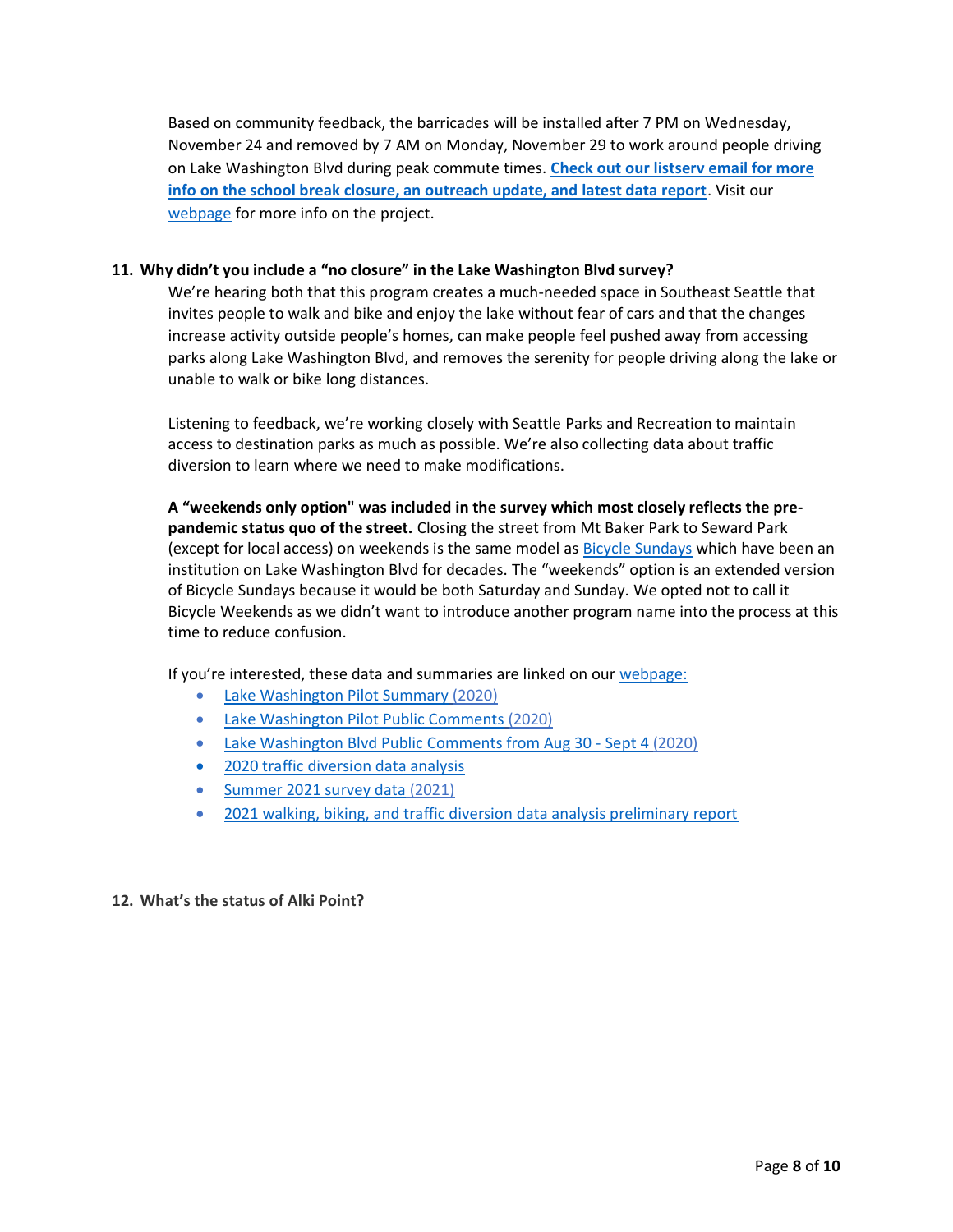

*Photo credit: SDOT Flickr*

In spring 2020, we opened a [Keep Moving Street on Beach Drive SW](https://www.seattle.gov/transportation/projects-and-programs/programs/stay-healthy-streets/alki-keep-moving-street/) and temporarily closed the street to pass thru-traffic. Local access is still allowed for people driving to a residence or destination within the closure.

Since the Alki Point Keep Moving Street opened, we've heard from many people that they would like to see it stay in some form to keep providing space for people to walk, bike, roll, and play. Our counts also show the Alki Keep Moving Street has the highest observed usage per mile among any Keep Moving Street or Stay Healthy Street.

Please take a few minutes to fill out our [survey.](https://www.surveymonkey.com/r/7ZYJNS5) We currently have funding for outreach and early design on this project and we're working to secure funding for construction.

In the meantime, Alki Point will remain a Keep Moving Street in its current form until spring 2022 or until we secure funding for permanent changes on the street.

Visit the [project webpage](https://www.seattle.gov/transportation/projects-and-programs/programs/stay-healthy-streets/alki-keep-moving-street/) to learn more and join our [project email list](https://public.govdelivery.com/accounts/WASEATTLE/subscriber/new?qsp=WASEATTLE_8) to stay informed of upcoming community engagement.

## **13. What do I do when a sign is down or damaged?**

If the sign can't be easily set back in place, you have a few options for reporting it based on what's most convenient for you:

- 1. Use the City's [Find it Fix it](https://www.seattle.gov/customer-service-bureau/find-it-fix-it-mobile-app) smart phone app
- 2. Submit an online [Service Request](https://www.seattle.gov/customer-service-bureau#popular)
- 3. Email [684-ROAD@seattle.gov](mailto:684-ROAD@seattle.gov)
- 4. Call 206-684-7623

Please be sure to include the specific location and we'll get SDOT crews out there to move or repair the sign.

#### **14. How do I request a Stay Healthy Street on my block?**